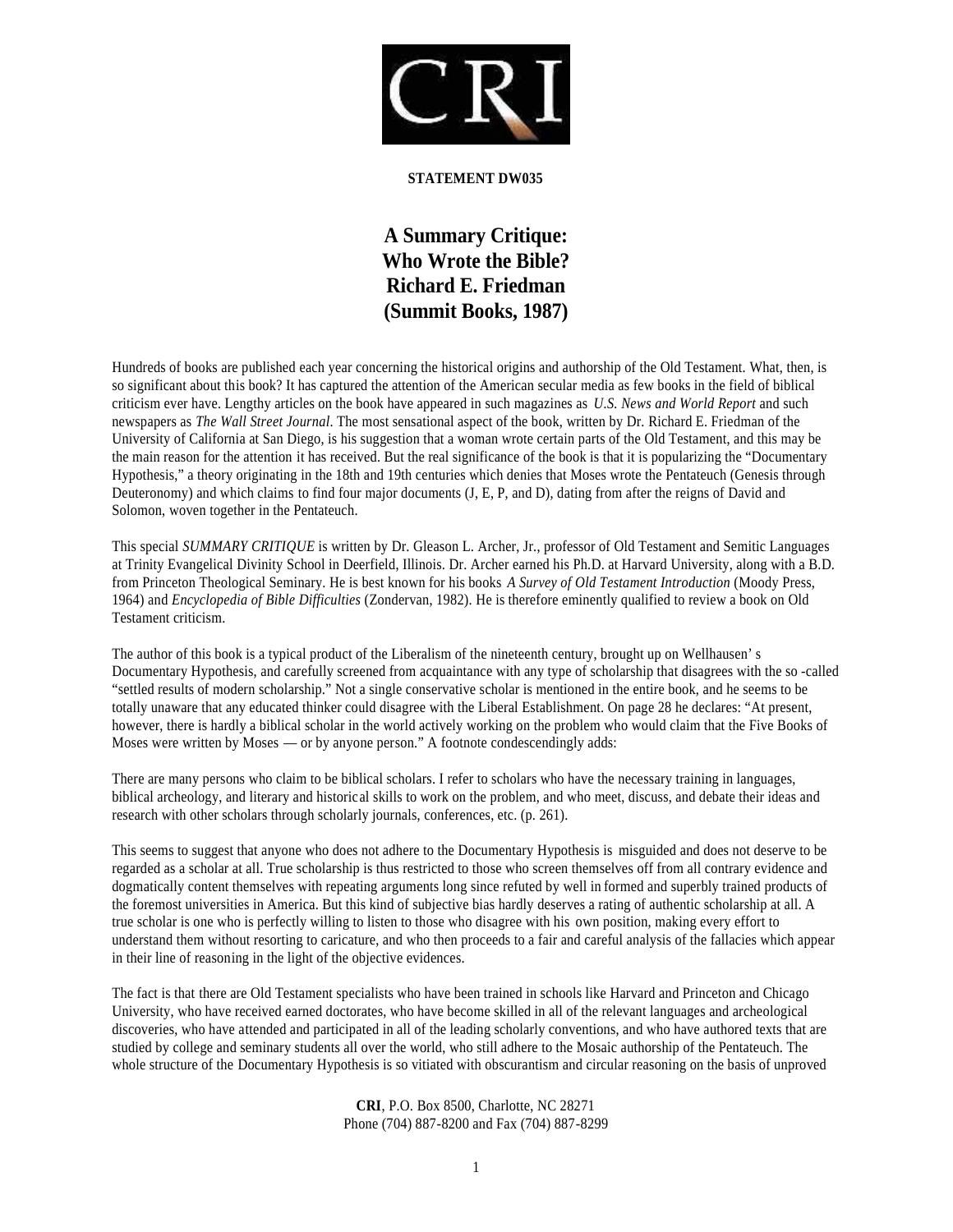and unprovable hypotheses that it hardly deserves the status of true scholarship at all. It appears rather to be an exercise in biased subjectivism that shuns any serious consideration of conflicting evidence.

There remains one other preliminary observation to be made concerning this book. Since the basic conclusion of the author is that the Bible is nothing more than a human literary production, with no divine authority behind it, it becomes quite doubtful whether the Bible should be taken seriously. If Friedman is right, the Bible is basically a fraud. It purports to be a record of special revelation from God, disclosing the true purpose of life and the meaning of human experience. It claims to explain to us the moral law ordained by God, the nature of our guilt, and His loving provision of a Savior who came to pay the penalty for our sin and to deliver us from its power. But if, as Dr. Friedman implies, the Lord God has never spoken to man, and all the biblical references to His having done so are nothing but lies, then there is no religious value in such a tissue of deception and fraud as the Bible turns out to be.

Proceeding from these preliminary observations to the proper business of a book reviewer, we come to the narrower question of whether our author has handled his theme with integrity in the light of his own presuppositions. How well has he handled his subject within the limits of his own agenda? Has he contributed anything new that has not been said before? He obviously feels that he has something new and important to say, and in some ways it seems true that he has seriously rattled the cage of classical Wellhausianism, even though he remains basically true to its view of the Old Testament. As such, the book is worth reading, despite its consistent obscurantism in regard to modern conservative scholarship, and despite its tendency to resort to vague generalities and exceedingly sparse documentation.

The earlier chapters consist largely of a rather glib rehash of the old standard arguments which date back to J.G. Eichhorn two centuries ago, and were carried on by De Wette, Graf, and Wellhausen. (For some strange reason neither Hermann Hupfeld nor Abraham Kuenen is mentioned by name, even though they played such an important role in constructing the Documentary Hypothesis.) The criteria of alleged contradictions and discrepancies, familiar in all of the traditional introduc tions written by Driver, Pfeiffer, and Eissfeldt, are run through without any notice of the refutations furnished by learned scholars of Europe and America over the last century. It is clear that he has been reading only those authors who toe the Wellhausian line with undeviating fidelity. There is never an indication that men of great learning and acumen, like Franz Delitzsch, E.W. Hengstenberg, Friedrich Keil, Joseph Addison Alexander, William Henry Green, Carl Paul Caspari, Heinrich Hahn, Rudolf Stier, Wilhelm Moeller, Robert Dick Wilson (master of forty-five languages), Edward J. Young, or Ronald K. Harrison, ever lived or wrote.

The repeated refutation of Wellhausen's allegations of error in the Hebrew historical records furnished by archeological discoveries during the last one hundred years is scarcely noticed. He says nothing of the findings of W.F. Albright concerning the astonishing accuracy of the historical data in the Pentateuch and the Former Prophets, nor of the demolition of Wellhausen's reconstruction of Hebrew history as contained in Kenneth Kitchens Ancient Orient and the Old Testament. That noted Egyptologist of the University of Liverpool summarized his findings as follows:

The theories current in Old Testament studies, however brilliantly conceived and elab orated were mainly established in a vacuum with little or no reference to the Ancient Near East, and initially too often in accordance with *a priori* philosophical and literary principles p. 172).

There is scarcely space in a review of this sort to deal with the many and various traditional arguments for multiple sources and late date of composition for the Pentateuch which Friedman adduces with debonair confidence throughout his review of the development of the Documentary Hypothesis, as if they had never be en overthrown and thoroughly refuted by the conservative scholars mentioned above. Suffice it to say that the indications in the Pentateuch of a pre -Conquest time of composition of the books of Moses are altogether compelling. The references to Palestine in those five books are all of hearsay character, indicating a carefully preserved oral tradition retained by an emigrant people dwelling in a foreign land, namely Egypt.

For example, in Genesis 13:10, where Lot is considering which territory to choose fo r his cattle to graze in, he looks with favor upon the Jordan plain, which is described as being "like the land of Egypt as you go unto Zoar" (a fertile district in the Delta). According to Friedman this passage was composed by "J," at least five centuries after Israel had settled in Canaan. But why should the readers of Genesis have to be told what the Jordan Valley looked like after they had already been occupying it for 500 years? And why should they have to visualize it in terms of a region in Egypt? Th ere is no other way to explain this except on the supposition that both the writer and his readers were personally acquainted with Egypt, but not with Palestine. Or again, in Genesis 33:18 the reference is made to Shalem, "a city of Shechem, which is in th e land of Canaan." Why should the readers have to be told that Shechem was in the land of Canaan 500 years after it had been taken over as a capital in the tribe of Ephraim? Or again, in Numbers 13:22 the city of Hebron is said to have been built seven yea rs before Zoan in Egypt. Obviously the readers were more familiar with the date of Zoan's founding than with Hebron's — even though Hebron had served as the capital of the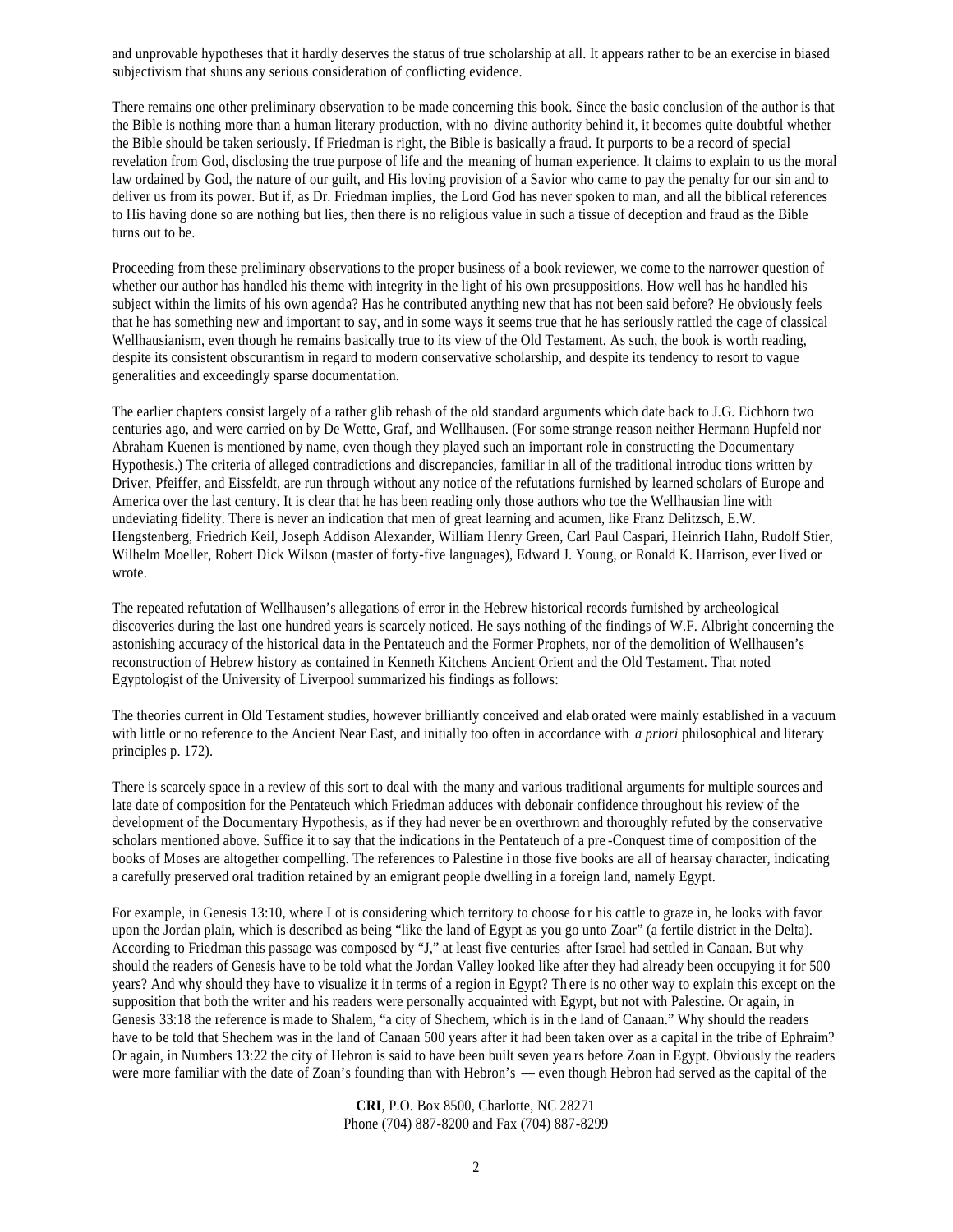tribe of Judah for several centuries before "J" was allegedly written in Judah itsel f. It is difficult to see how anyone can come to any other conclusion in the light of these evidences but that Genesis and the Pentateuch in general were composed prior to Israel's settlement in Canaan.

So far as Deuteronomy is concerned, the internal evi dence points unmistakably to the eve of the Conquest as the time of its composition. If we consider the implications of Moses' instructions to his people as recorded in Deuteronomy 13 and 17 we cannot avoid this conclusion. In these two chapters we find the death penalty prescribed for any individual, family, or community that became involved in idol-worship. In the time of Josiah, or even in the time of Hezekiah, there was scarcely a community in all of the kingdom of Judah that was not infected with idola try. Had such a law been propounded and carried out with rigor, it is safe to say that at least 50 percent of the total population would have been stoned to death. No school of prophets or priests would ever have ventured to propound such severe measures a s these and pretend that they originated with Moses himself. The *Sitz im Leben* implied by these passages in Deuteronomy fits only a time in the history of Israel when the entire nation was committed to the worship of Yahweh alone. There is no known period which fits into this framework but the time of Moses and Joshua.

The same is true of Deuteronomy 12:2-4, which mandates the destruction and total obliteration of every idolatrous temple, shrine, or altar throughout the length and breadth of the land of Ca naan. A program of this sort predicates an overwhelming superiority of the Israelite armed forces, for the idolatrous populations would certainly have put up the fiercest resistance to the total destruction of their religious centers. At what other time in the history of Israel was the Hebrew military power capable of achieving this goal? With the possible exception of the reigns of David and Solomon, there is no other point in history when this could have been accomplished but in the time of Joshua (of whom it is recorded in the book of Joshua that he never lost a battle except for the episode at Ai). Here again, the only setting that fits for such a stern and unsparing mandate is the time of the Conquest. Never afterward, from the time of the Judges onward , would it ever have been conceivable that the Hebrew armies could have carried out such an assignment. To disregard such factors is to abandon all pretensions of dating a work of literature on the basis of internal evidence (as Friedman and the Documentarian critics have always claimed to be doing), and to locate the composition of a document in a setting completely unsuited to it. It is simply unthinkable that either Hezekiah or Josiah (to say nothing of Zerubbabel or Ezra, as Gustaf Hoelscher maintained with his theory of a post-exilic date for Deuteronomy) could entertain the notion that, at a time when Judah was a vassal nation to Babylon or Assyria or Persia, it was capable of wiping out idol-worship throughout Palestine. For the Hebrew state in those days it was merely a matter of surviving as a free people.

So far as social and economic conditions are concerned, the internal evidence of the text of Deuteronomy definitely points to a period of composition much earlier than the time of the Divided Mona rchy. As George Mendenhall of the University of Michigan points out in *Law and Covenant in Israel*:

It is hard to conceive of a law code which could be more at variance from what we know of Canaanite culture than the Covenant Code (Exod. 21-23 JE)....The Canaanite cities were predominantly commercial, rigidly stultified in social structure....The Covenant Code shows no social stratification, for the slaves mentioned are not members of the community, with the single exception of the daughter who is sold as an amah or slave-wife (who is herself strongly protected by law . . . . The laws of the Covenant Code reflect the customs, morality, and religious obligations of the Israelite community (or perhaps some specific Israelite community of the North) before the monarchy….since it exhibits just that mixture of case -law and apodictic law.… which we find in covenants from Hittite sources and in Mesopotamian codes as well: any study which assumes that it is a later, artificial composite from originally independent literary sources may be assigned rather to rational ingenuity than to historic fact (pp. 13-14).

Mendenhall goes on to suggest that the pentateuchal legislation may have arisen subsequently to the Conquest because they have in view a sedentary agricultural population rather than a roving desert population. Yet it must be observed that from the standpoint of the live situation presented by the prologue of Deuteronomy the whole purpose of the legislation is to set up guidelines for a nation which is very shortly to cease its wandering and take over possession of the agricultural areas of Canaan. At this juncture, therefore, it would have been pointless to limit the purview of the code to desert conditions. At any rate, it seems passing strange that Friedman would have totally ignored Mendenhall's work in his dating of Deuteronomy, even though he lists his book in his bibliography.

As to Friedman's argument that Deuteronomy must have been composed by Jeremiah or his amenuensis Baruch (to whom he credits also Joshua, Judges, and Samuel as the final portions of the so-called Octateuch, or "eight books," including Genesis through Samuel), he follows the familiar Documentarian line of reasoning that Jeremiah's authorship is strongly indicated by the frequency with which terms and phrases used in the prophecies of Jeremiah occur in Deuteronomy itself. However, by this line of reasoning one could prove that Milton or Bunyan was the author of the King James Version of the Bible, because they too con tain so many expressions in their literary compositions which were also found in the Authorized Version. Friedman completely